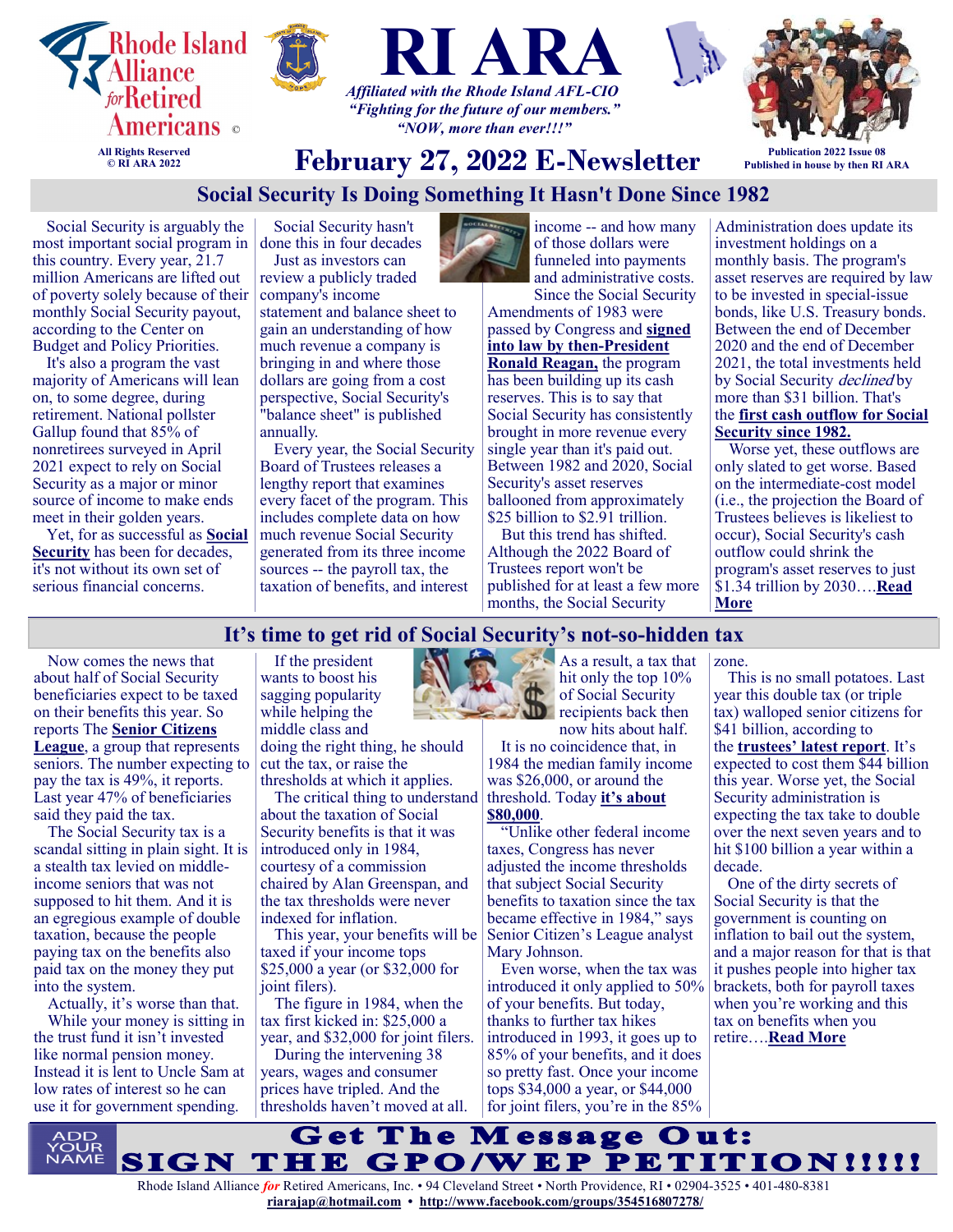# **Medicare Beneficiaries Win Right to Appeal "Observation Status" Reclassifications**

Last month, the U.S. Court of  $|$  rights by declining to Appeals for the Second Circuit **[upheld](https://medicareadvocacy.org/wp-content/uploads/2022/01/Barrows-Opinion-1-25-2022.pdf)** a ruling that Medicare must provide recourse—appeal rights—to beneficiaries who are admitted to the hospital as "inpatients" and subsequently reclassified as "outpatients" receiving "observation services." This decision will help people with Medicare pursue coverage for vital post-hospital nursing home care that could otherwise be unaffordable.

The Center for Medicare Advocacy, Justice in Aging, and pro bono firm Wilson Sonsini Goodrich & Rosati brought the underlying case on behalf of a nationwide class of Medicare beneficiaries. In 2020, a federal court **[ruled](https://medicareadvocacy.org/wp-content/uploads/2020/03/2020-03-24-Dkt.-439-Memorandum-of-Decision.pdf)** in their favor, finding that traditional Medicare beneficiaries who are initially admitted as inpatients and whose status is later changed have the right to appeal to Medicare for coverage as inpatients.

The Second Circuit also sided with the beneficiaries, **[agreeing](https://medicareadvocacy.org/wp-content/uploads/2022/01/Barrows-Opinion-1-25-2022.pdf)** that the federal government "violates [the beneficiaries'] due process

provide them with an administrative review process for the reclassification decision."

The judges go on to note that "[t]he decision to reclassify a hospital patient from an inpatient to one receiving observation services may have significant and detrimental impacts on plaintiffs' financial, psychological, and physical well-being. That there is currently no recourse available to challenge that decision also weighs heavily in favor of a finding that plaintiffs have not been afforded the process required by the Constitution." The reclassification at issue, which is typically made through opaque hospital processes and without the patient's input, can indeed have significant and lasting impacts. As the **[Center](https://medicareadvocacy.org/observation-appeal-rights-upheld/)  [for Medicare](https://medicareadvocacy.org/observation-appeal-rights-upheld/)  [Advocacy](https://medicareadvocacy.org/observation-appeal-rights-upheld/)** and **[Justice in](https://justiceinaging.org/a-nationwide-class-of-plaintiffs-wins-right-to-appeal-hospital-observation-status-classifications/)  [Aging](https://justiceinaging.org/a-nationwide-class-of-plaintiffs-wins-right-to-appeal-hospital-observation-status-classifications/)** explain:

"One of the key consequences of an "observation" designation is the non-coverage of nursing home care. Such coverage is only available if a beneficiary has been hospitalized for at least three days as an inpatient. Patients like Martha Leyanna of

Delaware, described in the court's decision, may thus spend more than three days in the hospital, receiving identical care to that received by patients classified as inpatients, but because their care has been designated as "outpatient" observation services, still lack the three-day "inpatient" hospitalization that is required for nursing home coverage. Ms. Leyanna, who has since passed away, spent her entire savings of \$10,000 for nursing home care. Patients may also be forced to forgo required health care altogether because they cannot afford it without Medicare coverage. Yet beneficiaries whose status is changed from inpatient to observation have no opportunity to appeal to Medicare to show that their deprivation of inpatient hospital coverage was wrongful. The trial court had found that this lack of appeals procedures violates the Due Process Clause of the constitution."

Medicare Rights applauds this

ruling, and our partners—the Center for Medicare Advocacy and Justice in Aging—for their tireless work and advocacy. We frequently hear from older adults and people with disabilities who are caught in the reclassification trap, and for whom needed post-acute care is out of reach.

The court's ruling will help many of these clients and allow current and future beneficiaries to take a more active role in building their health and economic security. As a result of the case, those in the **[nationwide class](https://medicareadvocacy.org/frequently-asked-questions-about-the-observation-status-court-decision/)** (patients with traditional Medicare who were switched from inpatient to observation status after January 1, 2009) will be able file appeals for nursing home coverage and reimbursement for out-of-pocket costs, while people currently in the hospital who experience a reclassification will be able to request an expedited appeal. Critically, those who need help in the future will have the legal right to it.

# **Social Security online statements provide key information to help you boost your benefits**

The Social Security Administration **[recommends](https://www.cnbc.com/2022/02/16/social-security-beneficiaries-applicants-complain-about-long-waits.html?&doc=107017685)  [beneficiaries](https://www.cnbc.com/2022/02/16/social-security-beneficiaries-applicants-complain-about-long-waits.html?&doc=107017685)** visit its website as the first stop for service as the agency works to reopen its field offices.

But many people are reluctant to apply for benefits online. Only about half of retirees have used that method since 2013, according to the **[Center for](https://crr.bc.edu/working-papers/how-to-increase-usage-of-ssas-online-tools/)  [Retirement Research at](https://crr.bc.edu/working-papers/how-to-increase-usage-of-ssas-online-tools/)  [Boston College](https://crr.bc.edu/working-papers/how-to-increase-usage-of-ssas-online-tools/)**.

That's even as the Social Security Administration has ramped up its tools for online applications, and it's expected to continue to do so following a **[recent executive order](https://www.cnbc.com/2021/12/16/how-biden-wants-to-improve-social-securitys-online-services.html?&doc=107017685)** signed by President Joe Biden.

There's also another valuable resource — **[newly redesigned](https://www.ssa.gov/news/press/releases/2021/#10-2021-1)  [online benefit statements](https://www.ssa.gov/news/press/releases/2021/#10-2021-1)** that may hold key information for boosting your Social Security retirement benefits. The statements can be

accessed online by creating a [My Social](https://www.ssa.gov/myaccount/?gclid=Cj0KCQiA-K2MBhC-ARIsAMtLKRtPEDdvbMVE6GrxMfaLFMXeiElYoY6wqlnNDNkPikTiA0sj-GEQE3QaAmEeEALw_wcB)  [Security](https://www.ssa.gov/myaccount/?gclid=Cj0KCQiA-K2MBhC-ARIsAMtLKRtPEDdvbMVE6GrxMfaLFMXeiElYoY6wqlnNDNkPikTiA0sj-GEQE3QaAmEeEALw_wcB) account. People age 60 and up who do not currently receive benefits and who have not signed up for an online account should receive their statements in the mail three months before their birthday.

With the redesigned layout, the Social Security Administration aims to make it easier for workers to find information at a glance and simplify its complex programs. Those statements are also now accompanied by fact sheets tailored to specific age cohorts.

The agency recommends that workers of all ages check their statements annually for accuracy. That goes for workers of all ages who contribute to the program — from 18 to 70 and up.

Those records also hold clues

 $\cos^{b}$ <sup>SEC<sub> $c_{e}$ </sub> for how to get the most</sup> out of your benefits, experts say. Plus, there's additional information that's not included in

those statements that you should seek out.

The redesigned statements now have a blue bar graph including benefit estimates when someone is claiming at nine different sample ages.

If you claim at age 62, when you first become eligible, you take permanently reduced benefits.

The amount of your benefit checks will increase for each year you wait up to age 70. If you claim at your full retirement age — generally 66 or 67, depending on your year of birth — you will receive 100% of the benefits you earned. Wait past that age, and your benefits will increase even more. That stops at age 70, as there's no increase

for delaying benefits past that point.

The chart included in the statement shows your projected monthly retirement benefit amount from ages 62 through age 70.

"The blue bar form is a welcome addition for workers who need information to help them make good choices about their benefits," said David Freitag, a financial planning consultant and Social Security expert at MassMutual. *Earnings record*

The new statements also include a table of a worker's earnings history, with earnings taxed for Social Security and Medicare broken out separately. However, the new statement includes only 20 years' worth of earnings, while the previous statement format included all of the years on a worker's earnings record. **[Read More](https://www.msn.com/en-us/money/retirement/social-security-online-statements-provide-key-information-to-help-you-boost-your-benefits/ar-AAU5IH1?ocid=SK2DDHP)**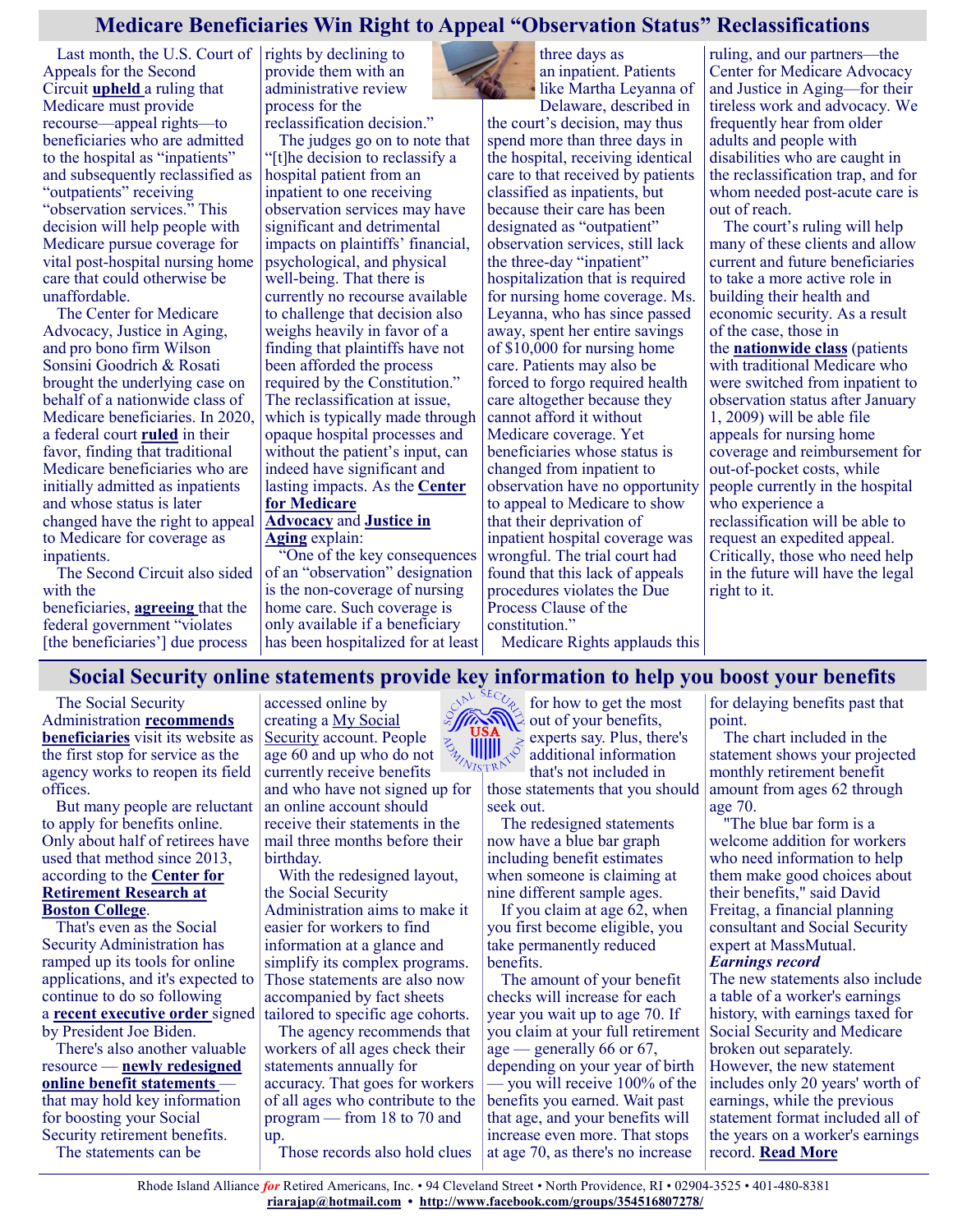# **Community Statement Highlights Need for Medicare Coverage for Medically Necessary Oral**

Many people with Medicare **[lack coverage for oral](https://www.kff.org/medicare/issue-brief/medicare-and-dental-coverage-a-closer-look/)  [and dental services](https://www.kff.org/medicare/issue-brief/medicare-and-dental-coverage-a-closer-look/)**, despite the clear need for such care. Untreated infections in the mouth have been closely linked to other chronic conditions like **[rheumatoid](https://pubmed.ncbi.nlm.nih.gov/27820156/)** 

**[arthritis,](https://pubmed.ncbi.nlm.nih.gov/27820156/) dementia, stroke**, and **[heart disease](https://newsroom.heart.org/news/poor-oral-health-linked-to-higher-blood-pressure-worse-blood-pressure-control#.WV5I-4QrKUm)**. In addition, people without dental care may have pain or looseness in their teeth or may lose teeth altogether. In 2019, **[17% of](https://www.cdc.gov/oralhealth/publications/OHSR-2019-edentulism-tooth-retention.html)  [people 65 or older had no](https://www.cdc.gov/oralhealth/publications/OHSR-2019-edentulism-tooth-retention.html)  [remaining teeth](https://www.cdc.gov/oralhealth/publications/OHSR-2019-edentulism-tooth-retention.html)**.

**[Access to oral health care is](https://www.ncbi.nlm.nih.gov/pmc/articles/PMC7125002/)  [also an equity issue.](https://www.ncbi.nlm.nih.gov/pmc/articles/PMC7125002/)** There are clear racial and ethnic disparities in access to such care, and people with low incomes are especially affected. The lack of comprehensive coverage through

Medicare, and the spotty coverage through Medicaid, leaves many older adults and people with disabilities forced to pay out of pocket for dental care, including most forms of medically necessary care. While Medicare

Rights [continues to advocate](https://www.medicarerights.org/medicare-watch/2021/09/09/why-people-with-medicare-need-access-to-more-universal-benefits) for legislation to expand Medicare to include **[comprehensive dental](https://www.medicarerights.org/medicare-watch/2021/08/12/report-highlights-impact-of-medicares-dental-exclusion-particularly-on-beneficiaries-of-color)  [benefits](https://www.medicarerights.org/medicare-watch/2021/08/12/report-highlights-impact-of-medicares-dental-exclusion-particularly-on-beneficiaries-of-color)**, we are also working with partners ongoingly to secure coverage of "medically necessary dental" care administratively—an interim step that would complement but not require a legislative fix.

**[Medically necessary dental](https://www.ncbi.nlm.nih.gov/books/NBK225261/)  [care](https://www.ncbi.nlm.nih.gov/books/NBK225261/)** is care that treats oral disease that would otherwise likely delay or jeopardize the



effectiveness of important and life-saving medical treatments such as organ and stem cell

transplantation, heart valve repair or replacement, chemotherapy, and management of autoimmune diseases. While Medicare is not currently permitted to cover **[most dental](https://www.medicare.gov/coverage/dental-services)  [care,](https://www.medicare.gov/coverage/dental-services)** medically necessary care is, as the term suggests, medically necessary for the effective use of Medicare covered treatments. Therefore, it may be possible for the Centers for Medicare & Medicaid Services to interpret such care as falling outside of the routine dental exclusion.

Medicare Rights joined with over 230 other organizations, including medical and dental

and advocates to **[explain the](https://www.medicarerights.org/policy-documents/community-statement-on-medicare-coverage-for-medically-necessary-oral-and-dental-health-therapies)  [need for medically necessary](https://www.medicarerights.org/policy-documents/community-statement-on-medicare-coverage-for-medically-necessary-oral-and-dental-health-therapies)  [dental coverage in Medicare](https://www.medicarerights.org/policy-documents/community-statement-on-medicare-coverage-for-medically-necessary-oral-and-dental-health-therapies)**. The statement draws upon the experiences of experts and advocates who have seen the problems people with Medicare encounter while this coverage gap remains. The goal of this statement is to bring attention to this important need and spur change.

associations, health care groups,

Medicare Rights will continue to advocate at both the Congressional and the Administrative level to expand coverage for oral health care to reflect the reality that dental health is intrinsically linked to whole-body health.

### **Medicare hospital star-ratings are a farce**

Every year, Medicare penalizes hospitals that underperform. This year, it penalized 764 hospitals because they had high rates of patient infections and complications that could have been avoided. Jordan Rau of **[Kaiser Health](https://khn.org/news/article/health-care-paradox-medicare-penalizes-dozens-of-hospitals-it-also-gives-five-stars/)** 

**[News](https://khn.org/news/article/health-care-paradox-medicare-penalizes-dozens-of-hospitals-it-also-gives-five-stars/)** reports that, of those it penalized, it gives five starratings to 38, signaling that they are among the best in the nation.

Medicare penalized an additional 138 hospitals with four-star ratings. Do not rely on these star-ratings exclusively when choosing a hospital!!!!

Medicare penalizes hospitals financially with a one percent reduction in payments if

Medicare patients experienced high readmission rates, death rates, infection rates, and/ or said they had a poor experience. The goal is to get hospitals to minimize bedsores, hip fractures, infections and blood clots.

Many hospitals that you might think of as first-rate were penalized this year, including the Cleveland Clinic in Ohio, the Mayo Clinic in Red Wing, Minnesota and Phoenix, Arizona. Each of these hospitals had Medicare five-star ratings.

It's not at all clear that the penalties are changing hospital practices, based on recent



that all hospitals are reporting accurate information that would result in assessing penalties against them. The penalties are a big financial hit for hospitals.

The penalties might save Medicare money, but they seem poorly designed. They must be charged to the 25 percent of hospitals with the greatest safety issues, even if these hospitals perform about the same as other hospitals or they have improved significantly from the prior year.

Medicare cannot impose a penalty on critical care access hospitals. They tend to be rural hospitals. They can also be

analyses. It's also not clear rehab, psychiatric and long-term care hospitals. Hospitals in Maryland are also excluded because they are paid under an all-payer system.

> Of note, Medicare does not penalize Medicare Advantage plans that perform poorly in the same way. It is not required to reduce payments to the worst performing MA plans. In fact, it doesn't even recoup tens of billions of dollars in overpayments to them, driving up costs for everyone with Medicare and eroding the Medicare Trust Fund.

**Prior authorization in Medicare Advantage harms patients, sometimes severely**

**[MedPage Today](https://www.medpagetoday.com/practicemanagement/practicemanagement/97167)** reports on a poll finding that prior authorization requirements in managed care plans, such as Medicare Advantage, lead to patients needing hospitalization, becoming disabled or dying, according to one in three physicians. Why does Medicare allow prior authorization–with its often unjustified barriers to care–in Medicare Advantage plans?

No one can deny that sometimes people get care that they don't need. But, what makes health insurers able to

determine what care is needed? On what do they base their decisions? As a general rule,

health insurers are not held to account for their prior authorization policies. Yet, this **[AMA survey](https://www.ama-assn.org/system/files/prior-authorization-survey.pdf)** found that three in ten physicians say that health insurers rarely if ever use prior authorization criteria that is evidence-based. And, 91 percent of physicians say that insurer prior authorization criteria have a negative impact on their patients' health outcomes. Almost one in five physicians

 $(18$  percent) said that an insurer's prior  $\frac{1}{\text{max}_{\text{long}}}\sum_{\text{true}}$  authorization

**requirement resulted in a** life-threatening event for a patient or a health outcome that "required intervention to prevent permanent impairment or damage." On top of that one in 12 physicians said that their patients became disabled or physically harmed or died as a result of prior authorization requirements.

Congresswoman Suzan DelBene of Washington State has a bill, **[Improving Seniors"](https://delbene.house.gov/news/documentsingle.aspx?DocumentID=2809)** 

#### **[Timely Access to Care Act](https://delbene.house.gov/news/documentsingle.aspx?DocumentID=2809)**,

intended to standardize prior authorization programs in Medicare Advantage plans. It would require health plans to disclose their requirements and greater oversight of them.

Some states limit or have introduced bills to limit insurers from using prior authorization, including New York, Texas, Illinois and Indiana.

More than 1,000 practicing physicians completed the survey.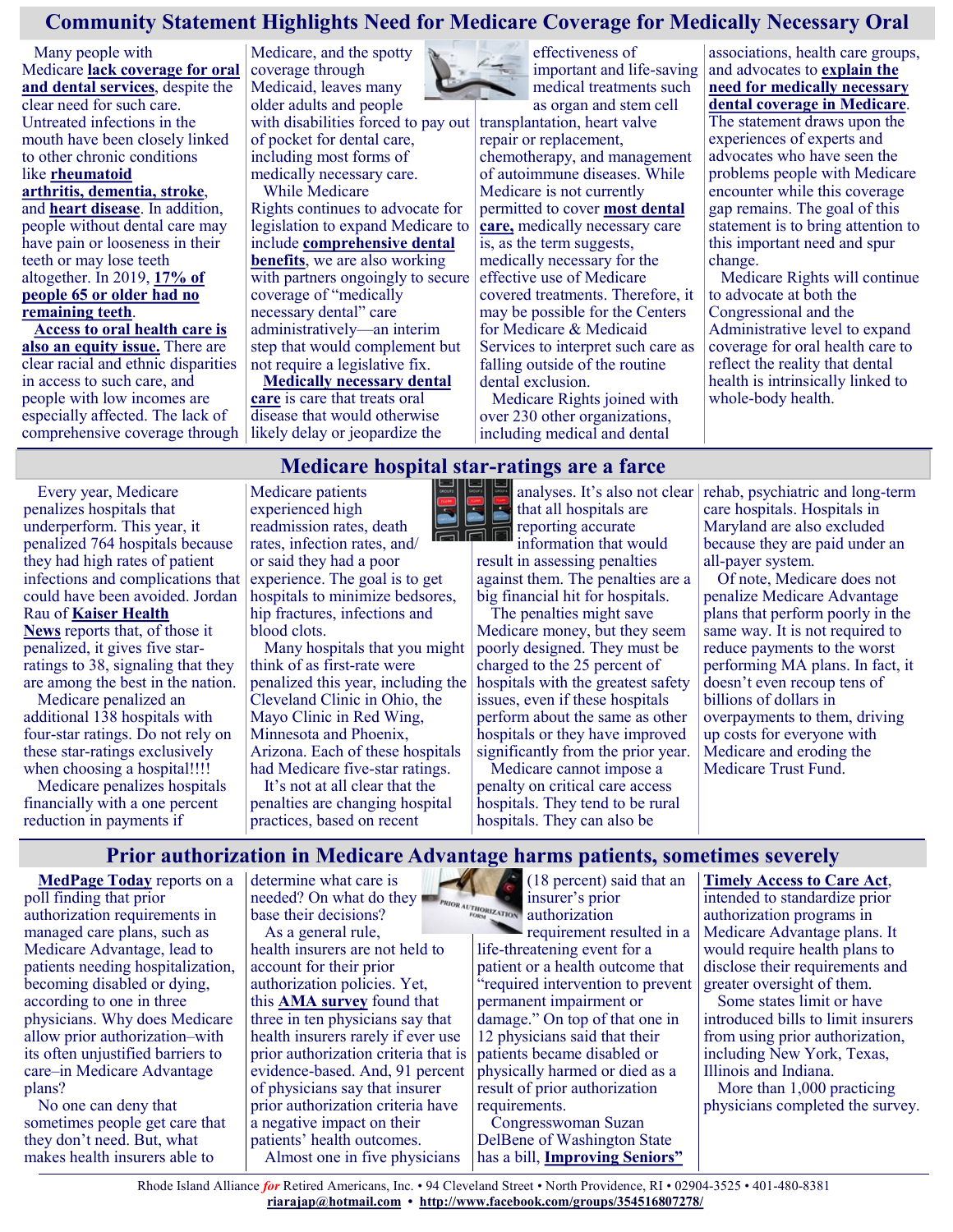# **Does social security pay a month behind?**

The Social Security Administration pays benefits for the prior month and stipulates that the beneficiary live for the entire month that benefits are due.

Similar to how an employer would pay its workers, sending a paycheck for hours put in, the Social Security Administration sends benefits the month after the month for which they are due. So, for example recipients receive January benefits in February, February's come in March and so forth.

**[Should a beneficiary](https://www.ssa.gov/pubs/EN-05-10077.pdf)  [unfortunately die](https://www.ssa.gov/pubs/EN-05-10077.pdf)** the day before a month finishes, his or her survivors or estate will be required to return the payment for the month that he or she died. Under Social Security regulations a person must live for an entire month for which benefits are paid.

In what circumstance would the death of a beneficiary require a payment to be returned?

Should a beneficiary pass away on 1 March, his or her survivors

will be able to keep the payment that is scheduled for the recipient in March, which is payment for the month of February.

However, should the beneficiary die on 31 March, his or her survivors will be required to return any payment made on his or her benefits that comes in April. The agency cannot pay benefits for the month of death.

You must communicate the death of the beneficiary to the Social Security Administration immediately. This cannot be done online, nor applying for survivors benefits, you will need to contact the agency. Usually funeral homes will assist the survivors in this task. If you want them to make the report you will need to give them the deceased person's Social Security number.

In the case of benefits that are received via direct deposit, you should also contact the financial institution that receives the benefits payments so that they can return any future payments that are received.

 $\mathbb{E}^{\mathbb{E} \times \mathbb{E} \times \mathbb{E} \times \mathbb{E} \times \mathbb{E}}$  How to get in touch with the Social Security Administration Since the start of the covid-19 pandemic Social Security offices nationwide have been closed to the public for face -to-face services except in critical and limited circumstances, and then only **[by appointment.](https://en.as.com/en/2022/02/14/latest_news/1644867516_717763.html)** However, the agency has expanded its offering of services that contributors and beneficiaries can **[access online](https://en.as.com/en/2021/11/18/latest_news/1637194031_008679.html)**. Offices could open by **[30](https://www.aarp.org/retirement/social-security/info-2021/field-offices-reopening-plan.html)  [March](https://www.aarp.org/retirement/social-security/info-2021/field-offices-reopening-plan.html)** after the Social Security Administration announced that it along with the three unions that represent staff have come up with a plan to safely reenter their workplaces to improve access to services. Until then though, the agency advises to use the **[National 800](https://en.as.com/en/2022/02/14/latest_news/1644867516_717763.html)  [Number,](https://en.as.com/en/2022/02/14/latest_news/1644867516_717763.html) [contact your local](https://secure.ssa.gov/ICON/main.jsp#officeResults)  [office](https://secure.ssa.gov/ICON/main.jsp#officeResults)** or reach the agency online at **[www.socialsecurity.gov](http://www.socialsecurity.gov/)**.

When are Social Security benefits payments sent out? The Social Security

Administration sends payments

out to around 70 million Americans each month. In order to tackle this enormous administrative undertaking, the agency staggers the disbursement of Social Security benefits across the month to ease the workload. Distribution of the monthly payments are based on the recipient's birth date.

- **Birth date 1st - 10th** Second Wednesday of the month
- **Birth date 11th - 20th** Third Wednesday of the month

**Birth date 21st - 31th** - Fourth Wednesday of the month Payments for Supplemental Security Income (SSI) are scheduled for the first day of the month**,** except when that falls on a Saturday, Sunday or national holiday. In these instances, the SSI payments will go out at the very end of the previous month.

To check the date when your payment is schedule for this year, you can check the Social Security administration's **[2022 payment](https://www.ssa.gov/pubs/EN-05-10031-2022.pdf)  [calendar](https://www.ssa.gov/pubs/EN-05-10031-2022.pdf)**.

# **Social Security: Can I Use My Social Security Statement as Proof of Income?**



 Your Social Security  $\mathscr{W}_{\text{USA}}$  Your Social Secur access to estimates for retirement, disability

and survivor benefits you and your family may be eligible for and shows your earnings history and how much you've paid in Social Security and Medicare taxes. Your Social Security statement can also be used as proof of income.

his proof may be necessary you apply for a loan, such as a mortgage, or for government

assistance, such as subsidized housing or energy assistance, AARP reported. You can also use your Social Security statement to prove that you don't receive benefits, that you have have applied for benefits or have never received Social Security benefits or Supplemental Security Income.

Your Social Security statement may go by other names, such as "budget letter," "benefits letter," "proof of income letter" or "proof of award letter."

To request a copy, log into your "**[mySocialSecurity](https://www.ssa.gov/myaccount/)**" online account. Select the link "Get a Benefit Verification Letter," and then "Customize Your Letter," AARP advised. Select the information you want to include and click "Apply to Letter." You can print the letter or save a copy online.

If you don't already have an account, you can create one one from the **[mySocialSecurity](https://www.ssa.gov/myaccount/)** page. The system will prompt you for some personal information to

verify your identity, a username and password. The SSA says it implements strict verification and security features to keep your information safe.

You can also call Social Security at 800-772-1213 or contact your local Social Security office. **[Keep in mind that local](https://www.gobankingrates.com/retirement/social-security/new-study-logging-on-my-social-security-benefit/?utm_campaign=1156838&utm_source=msn.com&utm_content=6&utm_medium=rss)  [Social Security offices are](https://www.gobankingrates.com/retirement/social-security/new-study-logging-on-my-social-security-benefit/?utm_campaign=1156838&utm_source=msn.com&utm_content=6&utm_medium=rss)  closed to walk-[in visits due to](https://www.gobankingrates.com/retirement/social-security/new-study-logging-on-my-social-security-benefit/?utm_campaign=1156838&utm_source=msn.com&utm_content=6&utm_medium=rss)  [the pandemic but are on track](https://www.gobankingrates.com/retirement/social-security/new-study-logging-on-my-social-security-benefit/?utm_campaign=1156838&utm_source=msn.com&utm_content=6&utm_medium=rss)  [to reopen on March 30.](https://www.gobankingrates.com/retirement/social-security/new-study-logging-on-my-social-security-benefit/?utm_campaign=1156838&utm_source=msn.com&utm_content=6&utm_medium=rss)**

# **What Happens If You Want To Stop Social Security and Go Back To Work?**

Social Security benefits can be Administration does offer a great help for retirees, but knowing exactly when to claim them can also be confusing. This is particularly true if you claim your benefits but then get a good work opportunity. As Social Security benefits don't typically pay you more than you could earn with a real job, you might wonder what your options are to stop your Social Security without losing it. The good news is that the Social Security

such a provision, but only as a one-time scenario. Here's how to take advantage of it.

**How To Stop Social Security If You Go Back To Work**

You'll have to file what's known as a "withdrawal of benefits" if you want to suspend your Social Security payments and go back to work. You can only do this if you've filed for your retirement benefits within

the previous 12 months, however. At that time,  $\mathbb{Z}_{\mathbb{Z}_{\mathbb{Z}_{\mathbb{Z}}[\mathbb{Z}_p]} \times \mathbb{Z}}$  you'll also have to repay everything that you've earned from Social Security thus 521. At that point, you'll still far, and this includes any benefits paid to your spouse, children or other beneficiaries. At that point, the Social Security Administration will treat your filing as if it never occurred. Bear in mind that since other beneficiaries may be affected, the Social Security

Administration requires them to sign a consent form as well.

To withdraw your benefits, you'll have to file Form SSAhave up to 60 days to reconsider and withdraw your application if you so desire. Otherwise, your request will be processed, and you'll have to return the money that you received….**[Read More](https://www.msn.com/en-us/money/retirement/what-happens-if-you-want-to-stop-social-security-and-go-back-to-work/ar-AAQcNKq?ocid=SK2DDHP)**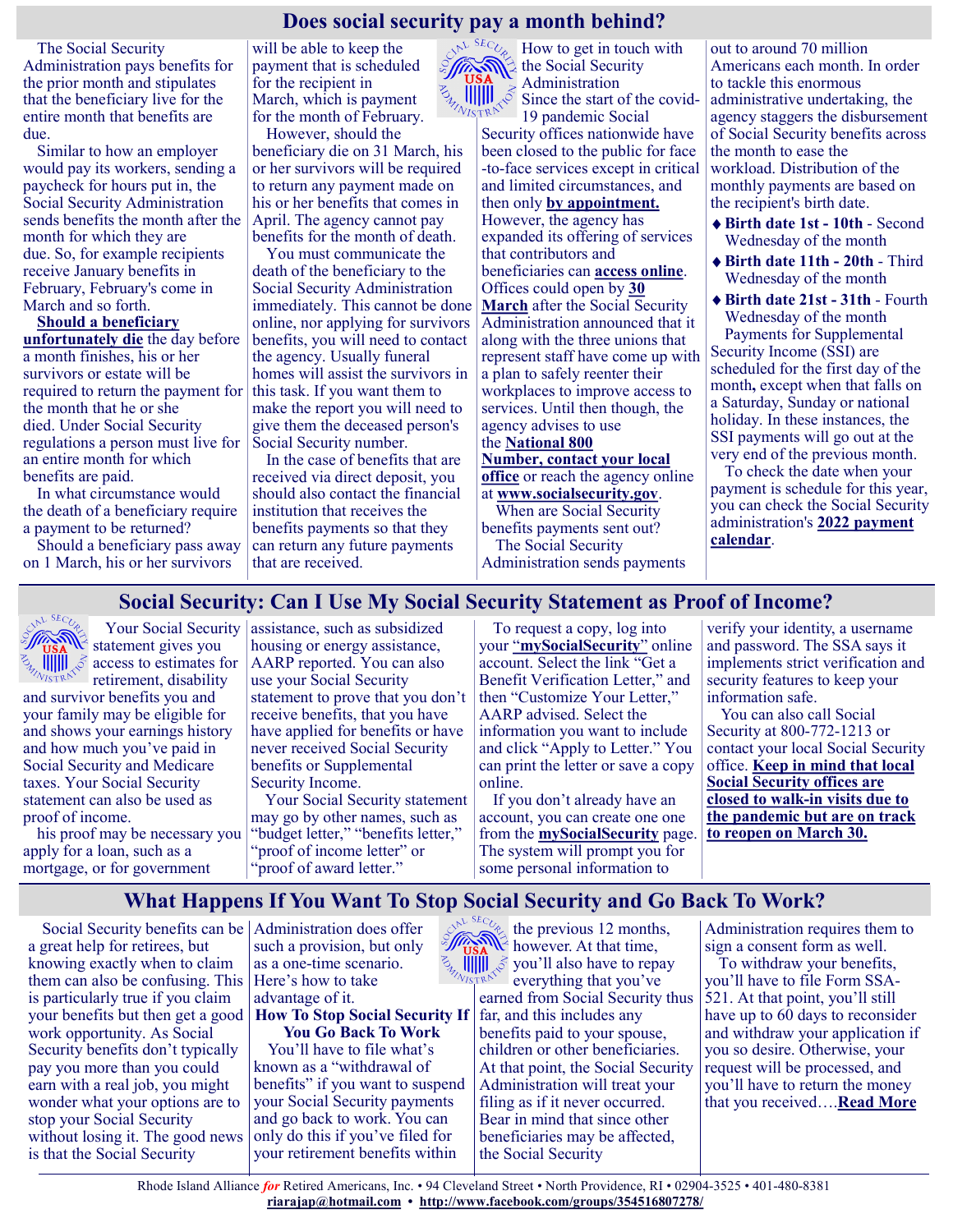# **What's the Difference Between a Senior Living Community and Independent Living?**

Independent living is an early option for older adults on the senior living continuum.

"Independent living" and "living independently" sound similar but actually have different meanings for older adults. Living independently simply entails continuing on as always in your own home, whereas independent living represents a choice within the range of **[senior](https://health.usnews.com/senior-care/caregiving/types-of-long-term-care-facilities)  [living](https://health.usnews.com/senior-care/caregiving/types-of-long-term-care-facilities)** communities.

If you're considering a move to independent living for the amenities, convenience and sense of togetherness it offers, experts in geriatric care and senior life describe what that entails and where it fits among senior living community options.

**Senior Living Levels** "Senior living is kind of an umbrella, more of an overarching term that incorporates the aspects of independent living, assisted living and memory care primarily," says Kevin Bowman, executive vice president of community operations at Brookdale Senior Living, the

largest senior living provider in the U.S. Traditional **[nursing](https://health.usnews.com/best-nursing-homes)** 

**[home facilities](https://health.usnews.com/best-nursing-homes)** tend to fall outside the senior community realm. "Sometimes we think of skilled nursing as a bit separate, as some senior living providers don't provide skilled nursing services," says Bowman.

Here are basic categories of senior residence types, with some overlap among them: **Independent living.** For active older adults with little to no need for personal care or assistance, **[independent](https://health.usnews.com/best-assisted-living/articles/when-to-move-from-independent-living-to-assisted-living)  [living](https://health.usnews.com/best-assisted-living/articles/when-to-move-from-independent-living-to-assisted-living)** settings such as apartments or villas offer meals, services, activities and social gathering sites that promote ease, convenience and a sense of community for residents. There may be an onsite or on-call health care provider available. **Assisted living.** For older adults

with health or mobility issues requiring more support, **[assisted](https://health.usnews.com/best-assisted-living/articles/what-is-assisted-living)  [living residences](https://health.usnews.com/best-assisted-living/articles/what-is-assisted-living)** offer services such as medication management and assistance with personal activities such as toileting,

**grooming and dressing.** Services typically include meals,

housekeeping, laundry and transportation. Activities that foster mental and physical stimulation and social engagement are a major focus in assisted living.

**[Group homes.](https://health.usnews.com/senior-care/caregiving/articles/group-homes)** Also known as adult family homes, these relatively small residences are located in regular neighborhoods, where licensed caregivers provide meals and assistance with personal activities like hygiene and dressing for about six to 10 older adults, frequently with some level of cognitive impairment. Often, these are single-level homes to make mobility easier and avoid fall risks from stairs. **Memory care.** Memory care may be necessary for **[older](https://health.usnews.com/best-assisted-living/articles/dementia-care-in-assisted-living-homes)  [adults with cognitive](https://health.usnews.com/best-assisted-living/articles/dementia-care-in-assisted-living-homes)  [impairment or dementia](https://health.usnews.com/best-assisted-living/articles/dementia-care-in-assisted-living-homes)**. Safety and security are a paramount concern in memory care residences. Staff or team members undergo additional

provide tailored activities and programs to connect with them wherever they are cognitively and emotionally day to day.

**Continuing care retirement community.** Also known as life plan

communities, **[CCRCs](https://health.usnews.com/senior-care/caregiving/articles/continuing-care-retirement-communities)** represent a specific product line encompassing a spectrum of residence and care levels that can range from independent living through assisted living, memory care and skilled nursing facilities. CCRCs represent a significant financial investment, typically requiring an upfront membership fee known as a buyin.

**[Read More About](https://health.usnews.com/senior-care/caregiving/articles/independent-vs-senior-living)**

- **Senior Living Community vs. Independent Living**
- **Why Choose Independent Living?**
- **Independence With a Little Help**
- **Transitioning to Assisted Living**
- **Independent Living Costs**

# **Senior Citizen League Update for Week Ending February 19, 2022**

**Government Will Stay Open – for Now**

As we reported last week, Congress needed to act by last Friday in order to stop the government from shutting down. Thankfully, they managed to do that.

After they passed another CR – a continuing resolution - they now have until March 11 to either pass legislation to fully fund the government through the rest of the 2022 fiscal year or face the possibility of shutdown once again.

As we explained last week, this is important for seniors because a shutdown could affect Social Security payments, veterans' payments, as well as create issues for Medicare, among many other things.

Key members of the Senate have been working to finalize the needed funding legislation and it is expected they will be able to finally pass it prior to the March 11 deadline. This, of course, is

legislation they were supposed to have passed by the end of September of last year.

It seems that no matter which party is in control of Congress, they are not able to pass funding legislation on time. **\*\*\*\***

#### **New Survey Shows Concerns About U.S. Drug Supply Chain**

A survey conducted by US Pharmacopeia (USP) has revealed that seven of 10 US physicians say that the COVID-19 pandemic has heightened drug supply chain problems, limiting their ability to provide quality patient care.

According to the survey:

 $\bullet$ 

- **95%**of physicians surveyed  $\bullet$ believe COVID-19 revealed vulnerabilities in the medicines supply chain that are not going away.
	- **90%**are concerned that the global medicines supply chain may not be reliable in a time of crisis.



 $\blacklozenge$ **83%**believe drug shortages have become a bigger problem in recent years.

training and development to work with these residents and

- $\ddot{\bullet}$ **73%**feel their trust in the ability of the supply chain to deliver safe, quality medicines have eroded.
- A **large majority**believe responsibility for keeping the supply chain resilient spans sectors and countries. Clearly, Congress has a lot to do when it comes to ensuring a safe and reliable drug supply in the United States, beginning with

lowering drug prices so that those who need them can afford them. This is an on-going project of

TSCL's, and we will be working hard to first, lower drug prices, and then make sure the system is reliable. **\*\*\*\***

**What's Next for Drug Price Reduction?** As we reported last week,

President Biden is still pushing Congress to pass legislation to lower drug prices and members of his staff are working on developing legislation that might gain enough support to pass the Senate.

In the meantime, others are looking for alternative ways to lower prices without legislation. Pressure is being put on the Biden administration to use its executive powers to reduce costs. In addition, one senator has introduced a bill to cap the price of insulin and other members of Congress are exploring other ways to lower some drug prices.

TSCL will continue to push for lower drug prices, and we will closely watch whatever new plans are developed to try and accomplish that.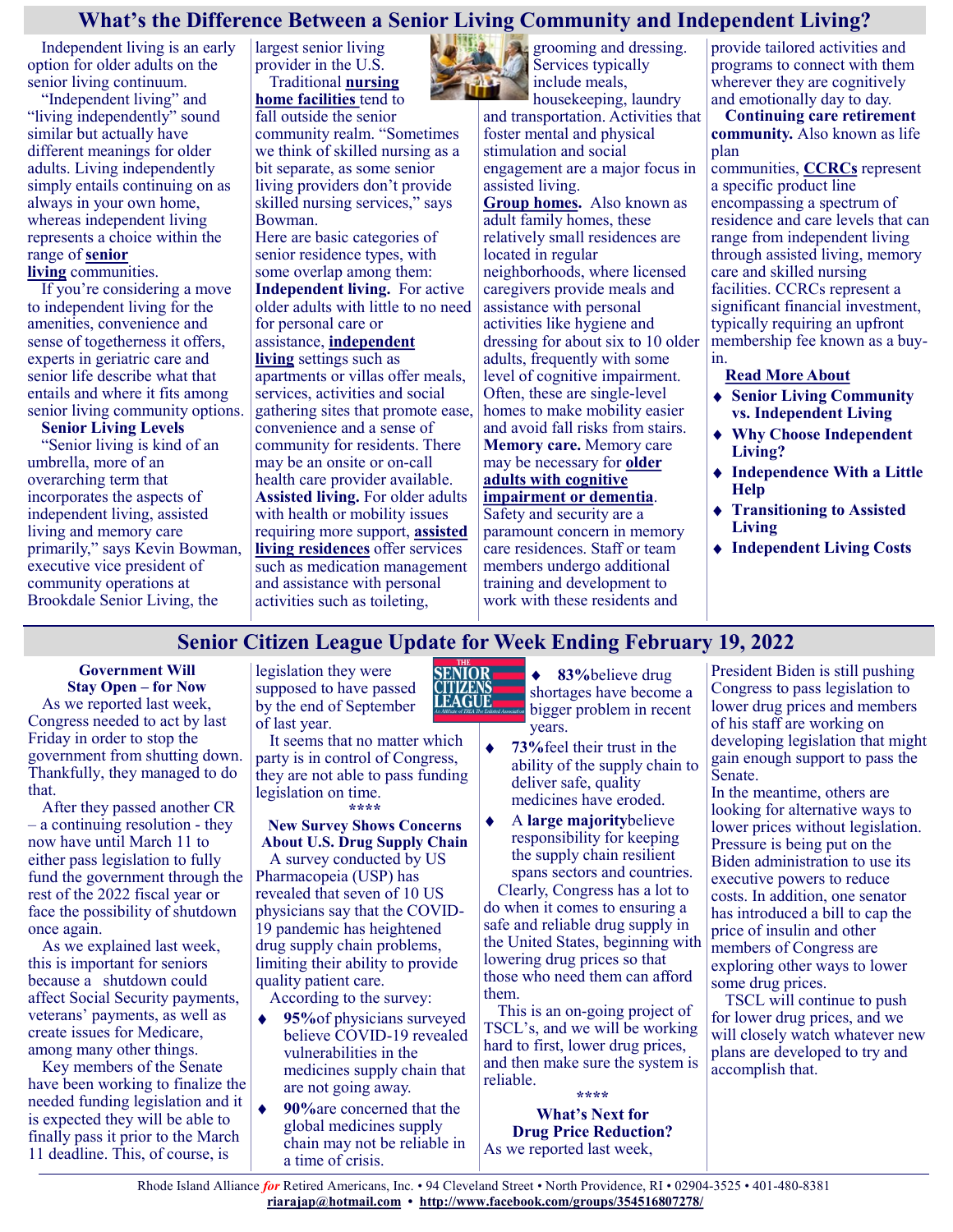# **RI ARA HealthLink Wellness News** Fractific Link Wellness



# **More than one in four older adults skip care because of cost**

In two separate surveys, one of older adults do not think older adults and one of their caregivers, **[Fair Health](https://medicalxpress.com/news/2022-02-adults-reportedly-due-high.html)** looked at whether costs were impeding access to care for older adults and how much older adults know about their health care costs before receiving care. Their survey finds that more than one in four people with Medicare skipped care because of the cost.

A majority of older adults say that they think cost is a key consideration when deciding whether to get care and what care to get. (Only one in four

about out-of-pocket costs.) But more than one in three of them (35 percent) struggle to get information on their costs.

The survey also found that nearly one in three older adults do not engage in shared decision -making about their care with their physicians and other healthcare providers. That said, almost one in two older adults (45 percent) would like to engage in shared decisionmaking conversations with their



information upfront on healthcare costs, a sizable portion of them (27 percent) say it often keeps them from getting care. Overall, more than one in four older adults skipped care because of the cost. And just less than one in three older adults with household incomes under \$50,000 said they skipped care because of the cost.

physicians.

Because many older adults cannot get

People living in households with higher incomes skipped

care less often. About one in five older adults in households with incomes over \$50,000 and under \$100,000 skipped care. About one in six older adults in households with incomes over \$100,000 skipped care.

These survey findings suggest that Medicare does a somewhat better job than corporate health insurance at covering costs. A **[recent survey](https://justcareusa.org/costs-now-keep-one-in-three-americans-from-getting-care/)** found that costs were a barrier to care for one in three Americans of all ages.

# **Mental Health Woes Can Rise in Year After COVID Recovery**

COVID-19 can take a heavy toll on the body, but new research shows that patients are also 60% more likely to suffer lingering mental and emotional woes in the year following their infection.

These problems included anxiety, depression, suicidal thoughts, opioid use disorder, illicit drug and alcohol use disorders, sleep disturbances, and problems thinking and concentrating.

"If after COVID-19 people are suffering from **[sleep](https://my.clevelandclinic.org/health/diseases/12119-insomnia)  [problems](https://my.clevelandclinic.org/health/diseases/12119-insomnia)** or **[depression](https://www.nimh.nih.gov/health/topics/depression)** or **[anxi](https://www.nimh.nih.gov/health/topics/anxiety-disorders) [ety](https://www.nimh.nih.gov/health/topics/anxiety-disorders)**, you're not alone. We see thousands of people like you. Definitely seek help," said lead researcher Dr. Ziyad Al-Aly. He is a clinical epidemiologist at Washington University School of Medicine in St. Louis and the Veterans Affairs St. Louis Health Care System.

Al-Aly believes these problems need to be taken

seriously. "I want us to pay more attention to things like that so they don't balloon or become much larger crises down the road," he said. "We see an increased risk of **[opioid use.](https://www.psychiatry.org/patients-families/addiction/opioid-use-disorder)** We see an increased risk of **[suicidal ideation](https://www.nami.org/Blogs/NAMI-Blog/September-2017/Learning-More-About-Suicidal-Ideation)**, we see depression, we see anxiety, and to me, it's almost like a perfect storm for another opioid epidemic and another suicide epidemic."

Although it's not clear how the virus affects the brain, Al-Aly believes damage is done as COVID-19 enters brain cells.

"The virus can actually enter the brain and cause an array of different problems, including disruption of neuron connections, the elevation of some inflammatory markers, disruption of signaling, and changes in the architecture of the brain, which may also explain the **[brain fog](https://www.health.harvard.edu/blog/what-is-covid-19-brain-fog-and-how-can-you-clear-it-2021030822076)** or neurocognitive

[thinking] decline," he explained. Doctors need to be on

the lookout for these problems among patients who have recovered from COVID-19, Al-Aly said.

"Physicians really need to understand that COVID-19 is a risk factor for these problems. So definitely ask about mental health, ask about sleep, ask about pain," he said. "Most importantly, diagnose these conditions early and address them before they become much, much worse crises down the road."

For the study, Al-Aly and his colleagues used a U.S. Department of Veterans Affairs database to collect information on nearly 154,000 adults who had COVID-19 from March 1, 2020, through Jan. 15, 2021.

The researchers used these data to compare mental health outcomes with nearly 6 million

> sharpness, said lead researcher Mischa von

people who didn't have COVID-19 and another 6 million people from before the pandemic began.

Most of the participants were older white men, but because of the large size of the study, more than 1 million women and more than 2 million Black patients and adults of all ages were included.

Al-Aly's team found that people who had COVID-19 were 35% more likely to suffer from anxiety, and nearly 40% more likely to suffer from depression or stress-related disorders. Among these patients, there was a 55% increase in the use of antidepressants, and a 65% increase in the use of **[benzodiazepines](https://www.rxlist.com/benzodiazepines/drug-class.htm)** to treat

anxiety. These patients were also 41% more likely to have sleep

disorders and 80% more likely to have thinking declines that included forgetfulness, confusion and a lack of focus, the researchers noted….**[Read More](https://consumer.healthday.com/mental-health-2656664401.html)**

**Human Brain Doesn't Slow Down Until After 60**

You used to be able to make snap judgments in your 20s, but now it feels like you take a lot longer to react to questions, decisions and challenges put before you.

Don't fret, it's not that you're losing brain power.

Your response time does tend to slow down as you age, but a new study argues that's not because your brain's processing speed is deteriorating.



So why, then, has a mound of previous research led experts to believe that mental speed peaks at age 20?

It's because your response time is hindered by factors outside your mental ("cognitive")



Krause, a research fellow with Heidelberg University's Institute of Psychology in Germany.

"Our research now shows that this slowing is *not* due to a reduction in **[cognitive](https://www.cognifit.com/science/cognitive-skills/processing-speed#:~:text=Processing%20speed%20is%20a%20cognitive,(language)%2C%20or%20movement.)  [processing speed,](https://www.cognifit.com/science/cognitive-skills/processing-speed#:~:text=Processing%20speed%20is%20a%20cognitive,(language)%2C%20or%20movement.)**" von Krause said. "Until older adulthood, the speed of information processing in the task we studied barely

changes."

But you grow less impulsive with age, and your **[physical](https://www.urmc.rochester.edu/encyclopedia/content.aspx?ContentTypeID=1&ContentID=562)  [reflexes](https://www.urmc.rochester.edu/encyclopedia/content.aspx?ContentTypeID=1&ContentID=562)** also start declining in your 20s. Those factors slow the speed at which you respond to the world around you, but it's not because your brain is growing less sharp, the researchers said….**[Read More](https://consumer.healthday.com/2-16-human-brain-doesn-t-slow-down-till-after-60-2656662274.html)**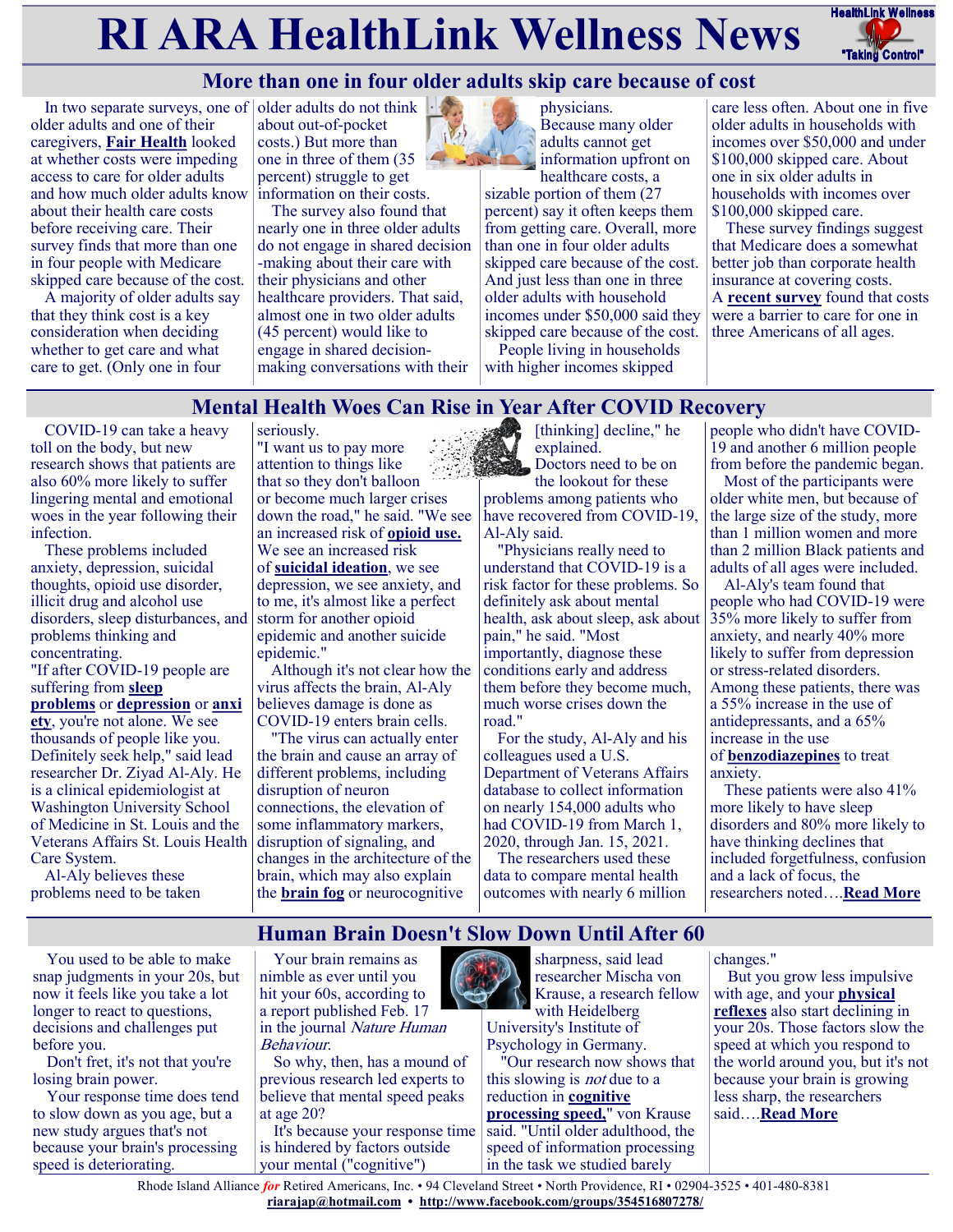# **High blood pressure may lower or raise dementia risk among older adults depending on age**

High and low blood pressure levels among different older age groups were associated with varying dementia risks, according to research published in JAMA Internal Medicine. The prospective observational study showed that high systolic blood pressure in people more than 60 years old decreases the risk of dementia, but both lower and higher blood pressure are associated with decreased dementia risk in people older than 75.

Although

#### midlife **[hypertension](https://www.nia.nih.gov/health/high-blood-pressure-and-older-adults)** is associated with an increased risk for dementia, this risk in older people has not been well researched. Previous studies have reported a U-shaped association between blood

pressure and dementia risk, where both high and low blood pressure are associated with increased risk; however, the evidence for this association is limited. The *JAMA* Internal Medicine study collected blood pressure, onset of dementia, and mortality data from seven population-based cohort studies, including the NIA-funded Adult Changes in Thought (ACT)

study. Researchers analyzed data on more than 17,000 participants from these cohorts and divided the participants into different age groups. In the younger age groups (60 to 70 years old), higher blood pressure was associated with lower dementia risk. The older age groups (75



years and older) showed the U-shaped association where high and low blood pressures were

associated with decreased dementia risk. Interestingly, these associations for decreased dementia risk were not attributable to longer survival with lower blood pressure.

This study provides new evidence about how blood pressure affects dementia risk in older people, which previously has not been clearly defined. The researchers note that these observational study results contradict evidence from randomized controlled trials, including the NIA-supported Systolic Blood Pressure Intervention Trial - Memory and Cognition in Decreased

Hypertension (SPRINT MIND) study that suggested controlling high blood pressure **[can reduce](https://www.nia.nih.gov/news/further-evidence-controlling-high-blood-pressure-can-reduce-dementia-alzheimers-risk)  [dementia risk](https://www.nia.nih.gov/news/further-evidence-controlling-high-blood-pressure-can-reduce-dementia-alzheimers-risk)**. They explain that the novel association in this study may be because their cohorts consist of a broader, older population rather than a specific subgroup of older people with high blood pressure and other cardiovascular risk factors.

Since this was an observational study, the study authors suggest further research is needed to understand the cause behind the associations that it found, including randomized controlled trials to find the best strategies for controlling blood pressure in older people.

# **Got Hives? Here's How to Relieve Them at Home**

(HealthDay News) -- When you break out in hives, you want relief fast.

This common skin reaction is characterized by itchy bumps or raised, swollen patches. Fortunately, hives are usually harmless and short-lived, a Chicago dermatologist says.

"A single hive tends to last for a few minutes to a few hours. Most hives clear within 24 hours," Dr. Danilo Del Campo said in an **[American Academy](https://www.aad.org/public/diseases/a-z/hives-overview)  [of Dermatology](https://www.aad.org/public/diseases/a-z/hives-overview)** news release.

Several factors, including sunlight, stress and an allergic reaction to food or medicine, can cause hives, also known as urticaria.

While anyone can get **[hives](https://my.clevelandclinic.org/health/diseases/8630-urticaria-hives-and-angioedema?view=print)**, Black women, people who have eczema, and smokers are at increased risk.

If you have darker skin, hives are often the same color or slightly darker or lighter. If you have lighter skin, hives will appear red or pink.

Del Campo offered these tips to get relief from **[hives](https://www.mayoclinic.org/diseases-conditions/chronic-hives/symptoms-causes/syc-20352719#:~:text=Hives%20(urticaria)%20are%20red%2C,frequently%20over%20months%20or%20years.)**:

- ◆ Ease itchiness with a cool, damp washcloth, anti-itch cream or lotion, or colloidal oatmeal baths.
- $\blacklozenge$  Try not to scratch, which irritates your skin more. Keeping fingernails short can reduce scratching.

◆ Bathe in warm water. Don't rub the itchy skin with a washcloth, loofah or mesh sponge. It's best to apply soap or cleanser by gently putting it on your skin with your hands.

- Use fragrance-free cleanser rather than an unscented one. An unscented product contains fragrance that's been covered up so that you cannot smell it. Because an unscented product contains fragrance, it can still irritate your skin.
- Wearing loose-fitting, 100% cotton clothing can reduce the irritation on your skin.
- If you often get hives or they

last a long time, keep track in a journal. This can help you identify what's triggering your hives, so you can take steps to prevent them.

- "If your hives don't clear after following these tips, talk to a board-certified dermatologist," Del Campo said.
- Get immediate medical care or go to the nearest emergency room if you have hives along with any of the following: problems swallowing, feeling light-headed or faint, have swelling in your mouth or throat, a racing heart or shortness of breath or trouble breathing.

# **AstraZeneca boosts oncology credentials with breast cancer trial success**

(Reuters) -

AstraZeneca [\(AZN.L\)](https://www.reuters.com/companies/AZN.L) said its Enhertu cancer drug has been shown to significantly help women suffering from a type of breast cancer that leaves them with poor treatment options, opening the door to a much larger potential patient group.

AstraZeneca, which is working on the drug with Japan's Daiichi Sankyo [\(4568.T\),](https://www.reuters.com/companies/4568.T) said on Monday that Enhertu prolonged

survival and slowed the progression of metastatic breast cancer with low levels of a protein known as HER2.

The improvement was "clinically meaningful" when compared with standard chemotherapy, it said, adding that detailed results of the latestage trial would be presented at an as-yet undisclosed medical conference.



enable a speedy review of a wider use for the drug.

While the study was limited to low-HER2 patients whose tumours had spread to other parts of the body, analysts have said a positive trial read-out could portend future use at earlier stages of the disease with potentially hundreds of

thousands of new eligible patients per year.

The read-out is set to bolster the Anglo-Swedish company's status among analysts as one of the world's fastest growing major pharma groups, thanks to a high success rate in cancer drug development.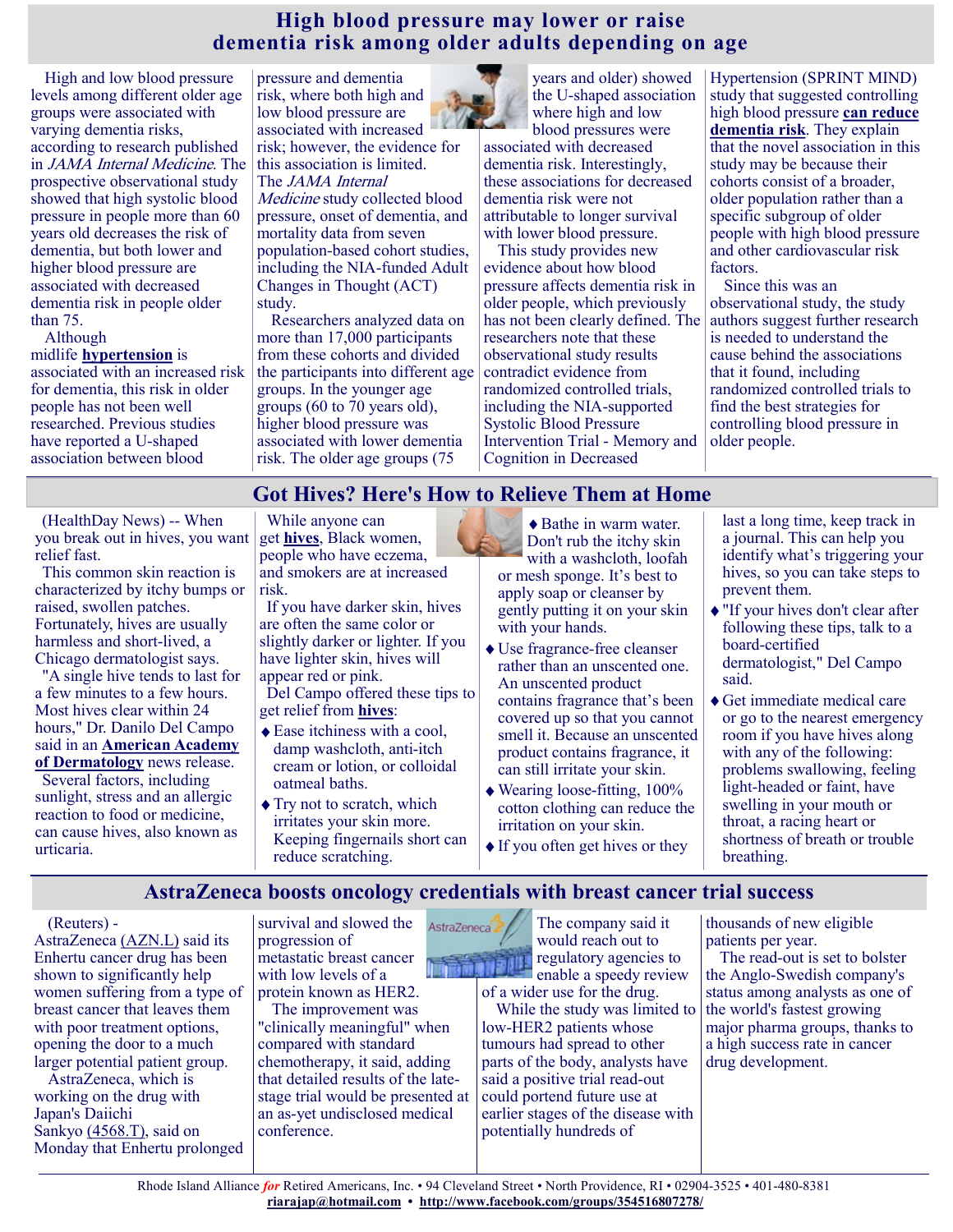## **Best Ways to Bring Down a Fever**

Over-the-counter medications and comfort measures can bring a high temperature down.

Having a fever makes you feel like your body is cooking from within. Being feverish leaves you lethargic, sometimes mixing the high body temperature with uncomfortable chills. And in the era of **[COVID](https://health.usnews.com/conditions/slideshows/coronavirus-symptoms)-19** fever can take on a new meaning.

If you're a parent, it's tempting to panic when your child spikes a high temperature. However, in and of itself, a fever is usually harmless. A temperature rise is often the body's first response to common viral or bacterial illnesses and serves as a warning sign that you're getting sick.

Below, an urgent care expert and a **[pediatrician](https://health.usnews.com/doctors/pediatricians)** explain when you should seek medical advice for a fever, or when to manage at home with over-the-counter products and simple-buteffective comfort measures.

What Constitutes a Fever?

To cope with a fever at home, it helps to understand what your body's internal temperature ranges mean. "A fever, which is an

increase in body temperature, is actually one of our body's natural defenses against outside attacks like infections," says

pediatrician Dr. Shelly Vaziri Flais, an American Academy of Pediatrics spokesperson and a partner with Pediatric Health Associates based in Naperville, Illinois.

There's no single number that constitutes a normal temperature - it's really a range. Thresholds for concern over fever also depend on whether it's an infant, teen, young or older adult experiencing the fever.

A normal temperature runs anywhere from about 97 degrees to about 100 degrees Fahrenheit, Flais says. As a primary care pediatrician, she tells parents that upper 99s can be within the normal range for a child depending on the child's age, general health and what they're



doing at the time. For instance, a kid's temperature could slightly rise when they exercise, take a hot bath or wear clothes that are too warm.

A temperature above 100.4 F (or 38 degrees Celsius) is considered a fever for everyone, Flais says.

When you're older, your dayto-day temperature may be lower than it used to be. It's good to have a sense of what your normal temperature is, so you know when it's abnormal for you.

"As we get older, our metabolism (somewhat) declines and our base core temperature – our body temperature as it normally is – may actually be a little lower than typical," says Dr. Devin Minior, chief medical officer for Banner Urgent Care, part of Arizona-based Banner Health. "And so, when individuals develop a fever, they're off their baseline by a couple degrees. And even

though they're under that 100.4 degrees Fahrenheit, or 38 degrees Celsius, they may have a fever."

Managing a Fever at Home Having the appropriate thermometer, familiar over-thecounter drugs and basic comfort supplies allow you to track and stay on top of a fever and its related symptoms, or just feel a bit better while waiting a fever out.

#### **Thermometer Options**:

- $\blacklozenge$ **Rectal (digital).**
- **Oral (digital).** .
- **Underarm/axillary (digital).**
- **Ear (tympanic**   $\bullet$ **membrane).**
- **Forehead (temporal**  ۰ **artery).**

To monitor fever at home, oral thermometers work best, but rectal thermometers are preferred for infants and toddlers....**[Read More](https://health.usnews.com/health-care/patient-advice/articles/best-ways-to-bring-down-a-fever)**

# **Getting Active Can Keep Those 'Senior Moments' at Bay**

Want to preserve all those precious memories, including your first kiss and how you felt the first time you got behind the wheel of a car?

If you do, start moving: New research shows that when sedentary older adults started to exercise, they showed improvements in episodic memory, or the ability to vividly recall meaningful moments and events.

These benefits were most pronounced among folks who weren't experiencing any [memory loss](https://medlineplus.gov/ency/article/003257.htm#:~:text=Memory%20loss%20(amnesia)%20is%20unusual,can%20get%20worse%20over%20time.) yet, but

everyone saw some benefit when they exercised consistently several times a week.

Episodic memory is the first to show changes in people living with Alzheimer's disease, said Dr. Neelum Aggarwal, a neurologist at Rush Alzheimer's



"As episodic memory is often tested in the physician office and is a complaint that is often cited by patients ... having a treatment plan that includes exercise is a positive and empowering way for patients to take care of their physical and brain health," she noted.

"**[Walking](https://www.healthinaging.org/tools-and-tips/tip-sheet-walking-older-adults)** is the most underrated form of aerobic exercise, yet for many persons, is accessible, free to do and has multiple benefits beyond physical movement, namely reducing stress and enhancing well-being — all of which are important for brain health," Aggarwal said.

And you don't have to exercise every day, the study authors noted...**[Read More](https://consumer.healthday.com/2-21-getting-active-can-keep-those-senior-moments-at-bay-2656708971.html)**

**What Can I Do to Prevent Heart Disease?**

There are many steps you can take to keep your heart healthy. **Try to be more [physically](https://www.nia.nih.gov/health/exercise-physical-activity)  [active.](https://www.nia.nih.gov/health/exercise-physical-activity) [Talk with your](https://www.nia.nih.gov/health/discussing-health-decisions-your-doctor)  [doctor](https://www.nia.nih.gov/health/discussing-health-decisions-your-doctor)** about the type of

activities that would be best for you. If possible, aim to get at least 150 minutes of physical activity each week. Every day is best. It doesn't have to be done all at once.

Start by doing activities you enjoy—brisk walking, dancing, bowling, bicycling, or gardening, for example. Avoid spending hours every day sitting.

#### **If you smoke, quit. [Smoking is the](https://www.cdc.gov/tobacco/data_statistics/fact_sheets/fast_facts/index.htm)  [leading cause of](https://www.cdc.gov/tobacco/data_statistics/fact_sheets/fast_facts/index.htm)  [preventable death.](https://www.cdc.gov/tobacco/data_statistics/fact_sheets/fast_facts/index.htm)**

Smoking adds to the damage to artery walls. It's never too late to get some benefit from **[quitting](https://www.nia.nih.gov/health/quitting-smoking-older-adults)  [smoking](https://www.nia.nih.gov/health/quitting-smoking-older-adults)**. Quitting, even in later life, can lower your risk of heart disease, **[stroke](https://www.nia.nih.gov/health/stroke)**, and **[cancer](https://www.cancer.gov/resources-for/patients)** over time.

**Follow a heart-healthy diet.** Choose foods that are low in **[trans and saturated](https://www.nia.nih.gov/health/important-nutrients-know-proteins-carbohydrates-and-fats)  [fats,](https://www.nia.nih.gov/health/important-nutrients-know-proteins-carbohydrates-and-fats) [added sugars](https://www.nia.nih.gov/health/know-your-food-groups#sofas)**, and **[salt](https://www.nia.nih.gov/health/vitamins-and-minerals)**. As we get older, we become more sensitive to salt, which can

cause swelling in the legs and feet. Eat plenty of **fruits**, vegetables, and  $\bullet$  foods high in fiber, like those made from whole grains. Get more information on **[healthy eating](https://www.nia.nih.gov/health/healthy-eating)** from NIA. You also can find information on the **[Dietary Approaches to](https://www.nia.nih.gov/health/dash-eating-plan)  [Stop Hypertension](https://www.nia.nih.gov/health/dash-eating-plan)** (DASH) eating plan and the U.S. Department of Agriculture's **[Food Patterns](https://www.nia.nih.gov/health/usda-food-patterns)**. **Keep a healthy weight.** Balancing the calories you eat and drink with the calories burned by being

physically active helps to maintain a healthy weight. Some ways you can maintain a healthy weight include **[limiting portion](https://www.nia.nih.gov/health/serving-and-portion-sizes-how-much-should-i-eat)  [size](https://www.nia.nih.gov/health/serving-and-portion-sizes-how-much-should-i-eat)** and being **[physically](https://www.nia.nih.gov/health/exercise-physical-activity)  [active](https://www.nia.nih.gov/health/exercise-physical-activity)**. Learn more about how to **[maintain a healthy](https://www.nia.nih.gov/health/maintaining-healthy-weight)  [weight](https://www.nia.nih.gov/health/maintaining-healthy-weight)** from NIA. **Keep your [diabetes,](https://www.nia.nih.gov/health/diabetes-older-people) high [blood pressure,](https://www.nia.nih.gov/health/high-blood-pressure) and/or high cholesterol under** 

**control.** Follow your doctor's advice to manage these conditions, and take medications as directed….**[Read More](https://www.nia.nih.gov/health/heart-health-and-aging#prevent)**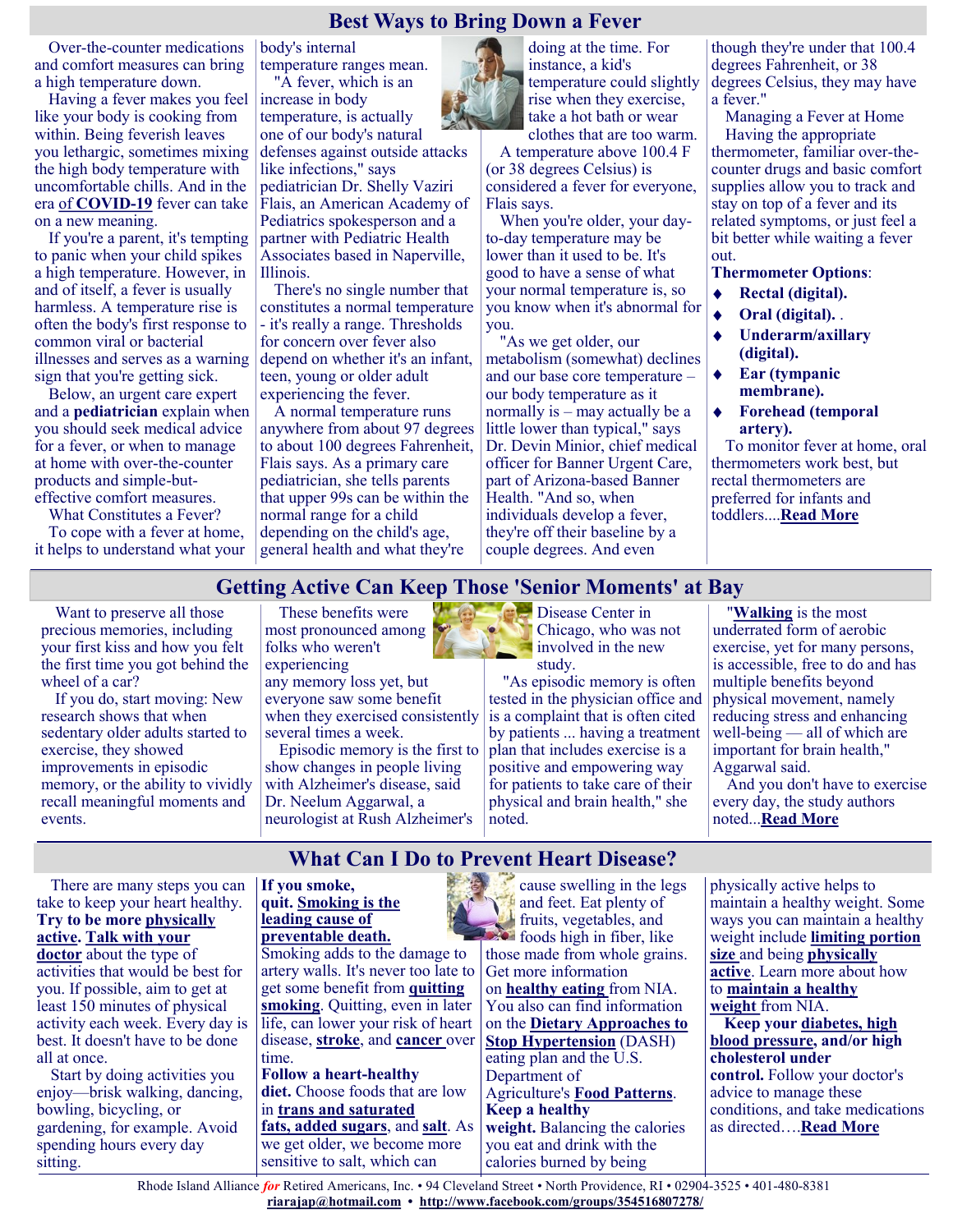# **Risk for Parkinson's Disease Falls After a Heart Attack**

A new study hints that heart attack survivors may have an unusual advantage over other people: a slightly lower risk of developing Parkinson's disease.

Researchers found that compared with similar people who had never suffered a heart attack, survivors were 20% less likely to be diagnosed with Parkinson's over the next 20 years.

The big caveat: **[The](https://www.ahajournals.org/doi/10.1161/JAHA.121.022768)  [findings](https://www.ahajournals.org/doi/10.1161/JAHA.121.022768)** do not prove a true "protective" effect. And even if that were the case, no one would advocate letting your heart health go to ward off Parkinson's.

"This is an epidemiology study, and it can't prove cause and effect," said James Beck, chief scientific officer for the

nonprofit Parkinson's Foundation.

There could be various reasons that heart attack was linked to a lower risk of Parkinson's, according to Beck, who was not involved in the study.

Plus, he noted, the risk reduction was quite small.

The findings -- published Feb. 16 in the *[Journal of the](https://www.ahajournals.org/doi/10.1161/JAHA.121.022768)  [American Heart Association](https://www.ahajournals.org/doi/10.1161/JAHA.121.022768)* - do add to evidence that certain risk factors for heart disease, including smoking and high cholesterol, are paradoxically tied to a lower risk of Parkinson's.

[Parkinson's disease](https://www.mayoclinic.org/diseases-conditions/parkinsons-disease/symptoms-causes/syc-20376055?p=1) affects nearly 1 million people in the United States, according to the Parkinson's Foundation.

It is a brain disease that over time, destroys or disables cells that produce dopamine, a chemical that helps regulate movement and

The most visible symptoms of Parkinson's are movementrelated -- tremors, stiff limbs and coordination problems -- but the effects are wide-ranging and include depression, irritability and trouble with memory and thinking skills.

emotional responses.

"We still don't know the cause of PD, why it progresses, or how to stop it," Beck said.

There are, however, some known risk factors for the disease. Older age is one, as are certain environmental factors - including a history of head trauma and job exposures to

pesticides or heavy metals.

"But most people with those exposures do not develop Parkinson's," Beck pointed out. In general, he said, researchers suspect the disease arises from a complex interaction between genetic susceptibility and environmental factors.

As for protective factors, some research suggests that regular exercise and a healthy diet -- like the traditional Mediterranean diet -- may be associated with a lower Parkinson's risk.

Then there are the studies with more puzzling results: Some have linked certain risk factors for heart disease and stroke - smoking, high cholesterol and diabetes -- to lower odds of developing Parkinson's….**[Read](https://consumer.healthday.com/2-16-risk-for-parkinson-s-disease-falls-after-a-heart-attack-2656635884.html)  [More](https://consumer.healthday.com/2-16-risk-for-parkinson-s-disease-falls-after-a-heart-attack-2656635884.html)**

# **AHA News: Research Says Fad Diets Don't Work. So Why Are They So Popular?**

Two years into a pandemic that landed people in their living rooms, generating countless hours of television bingeing and stress eating, the nation has a new problem to worry about: Nearly half of U.S. adults, many already classified as overweight, reported they put on extra pounds.

Turning to fad diets or cleanses may be tempting for those looking for a quick fix or a dramatic drop in weight. But experts caution against answering the siren call of products, apps and ads that promise to help you shed

pandemic pounds while living your best life. "Avoid them, because

they don't work and can even be counterproductive," said Charlotte Markey, a professor of psychology at Rutgers University in Camden, New Jersey. "They can even lead to weight gain, not weight loss."

Even when fad diets appear to make sense – for example by focusing on reducing calories – research shows the results can be counterintuitive. Eating fewer calories can lead to hormonal changes that stimulate appetite



and make people crave higher-calorie foods, according to research. Some fads even cut out entire food groups, such as

wheat, gluten or dairy, which contain nutrients needed for good health.

While the American Heart Association and other health organizations encourage maintaining a healthy weight, they emphasize the importance of healthy eating patterns over trendy diet fads or dramatic weight loss programs. Researchsupported healthy eating patterns include the

Mediterranean diet and Dietary Approaches to Stop Hypertension – or DASH – diet that are low in animal fats, high in fiber from fruits, vegetables, nuts and whole grains, and include lean meats, fish and poultry for protein. These patterns have been shown to improve heart and brain health, reduce chronic illness and help people live longer.

But despite the evidence stacked against it, fad dieting remains popular. Researchers have begun exploring why….**[Read More](https://consumer.healthday.com/aha-news-research-says-fad-diets-don-t-work-so-why-are-they-so-popular-2656722480.html)**

# **Brut, Sure Brand Deodorants Under Recall Due to Benzene**

(HealthDay News) -- Six Brut and Sure aerosol antiperspirant and deodorant sprays sold in the United States and Canada have been recalled by their maker due to the presence of the chemical [benzene.](https://www.fda.gov/safety/recalls-market-withdrawals-safety-alerts/tcp-hot-acquisition-llc-dba-hrb-brands-issues-voluntary-nationwide-recall-sure-and-brut-aerosol)

"Benzene is classified as a human carcinogen. Exposure to benzene can occur by inhalation, orally, and through the skin and it can result in cancers including leukemia and blood cancer of the bone marrow and blood disorders which can be lifethreatening," stated a **[news](https://www.brutsurerecall2022.com/admin/services/connectedapps.cms.extensions/1.0.0.0/asset?id=65f7c55e-56c6-4fa9-a4bf-cdf17196ebd0&languageId=1033&inline=true)  [release](https://www.brutsurerecall2022.com/admin/services/connectedapps.cms.extensions/1.0.0.0/asset?id=65f7c55e-56c6-4fa9-a4bf-cdf17196ebd0&languageId=1033&inline=true)** from TCP HOT Acquisition LLC dba HRB Brands.

"While benzene is not an

ingredient in any of the recalled products, our review showed that unexpected levels of benzene came from the propellant that sprays the product out of the can," the company said. But it added that there have been no reports of adverse events related to the recall, which is being conducted out of an "abundance of caution."

Similar recalls have been issued for other consumer products that surprisingly contained benzene in the past six months: **[Pantene/](https://consumer.healthday.com/b-12-20-proctor-gamble-issues-recall-of-pantene-herbal-essence-products-due-to-benzene-2656063986.html) [Herbal Essence](https://consumer.healthday.com/b-12-20-proctor-gamble-issues-recall-of-pantene-herbal-essence-products-due-to-benzene-2656063986.html)** dry spray shampoos; **[Old Spice](https://consumer.healthday.com/b-11-30-2655882604.html)** spray deodorants; and **[Neutrogena/](https://consumer.healthday.com/five-neutrogena-and-aveeno-spray-sunscreens-recalled-due-to-benzene-2653792005.html)**



 $\angle \angle$  Five of TCP's recalled products are: Brut

Classic Antiperspirant Aerosol (4 oz) (UPC 00827755070085); Brut Classic Antiperspirant Aerosol (6 oz) (UPC 000827755070108); Brut Classic Deodorant Aerosol (10.0 oz) (UPC 00827755070047); Sure Regular Antiperspirant Aerosol (6.0 oz) (UPC 00883484002025); Sure Unscented Antiperspirant Aerosol (6.0 oz) (UPC 00883484002278). A sixth recalled product was sold only in Canada: Brut Classic Deodorant Aerosol

#### (154g) (UPC 00827755070177).

Consumers should stop using the recalled products immediately and dispose of them appropriately, said the company, which also advised consumers to contact a health care provider if they experience any problems that may be associated with use of the recalled products.

For more information or to request a refund, consumers can contact the company at 1-866- 615-0976 or go to its **[website](https://www.brutsurerecall2022.com/en)**.